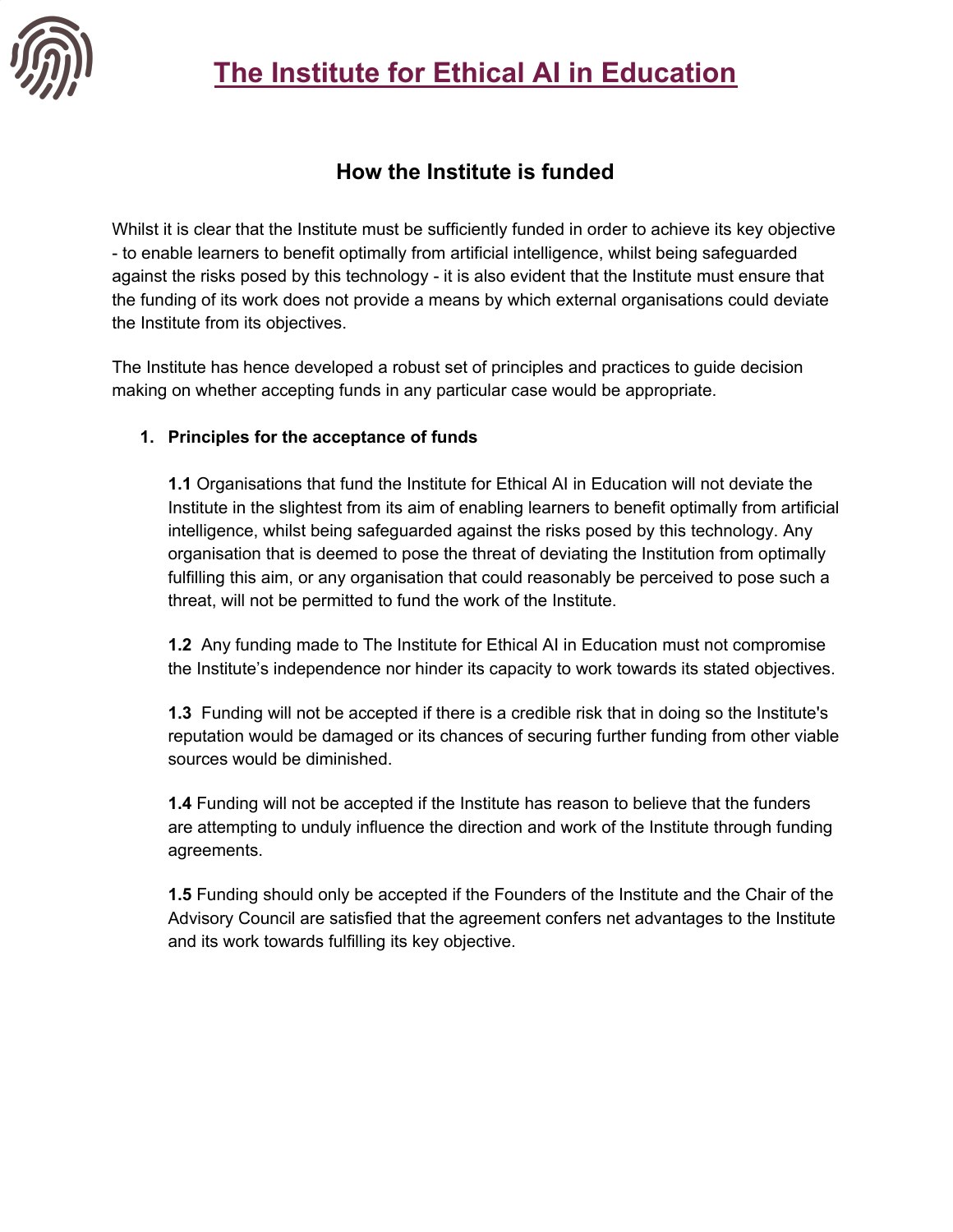

### **2. Principles for Accepting conditions for funding the Institute**

**2.1** The Institute recognises that when organisations or individuals agree to fund the Institute, they may have conditions for the provision of funds. The Institute will consider accepting these conditions, with a final decision made by the Founders of the Institute and the Chair of the Advisory Council, providing the following criteria are met:

- Accepting the conditions does not deviate the Institute in the slightest from its key objective.
- Accepting the conditions does not compromise the Institute's independence.
- Accepting the conditions does not require the Institute to change its priorities to an extent that could damage the Institute's ability to fulfill its key objectives in the timeframe it sets for itself.

**2.2** In cases where the involvement of any of the Founders or of the Chair of the Advisory Council in deciding whether the criteria specified in 2.1 have been met poses a conflict of interest or could be perceived to pose a conflict of interest, the relevant individual will recuse themselves from the decision making process.

### **3. Processes for the acceptance of funds through funding**

**3.1** Before accepting funds the Institute will conduct due diligence to ensure the principles outlined above have been adhered to. The Institute will formally document how these principles have been adhered to for each funder and the basis upon which they have agreed to fund the work of the Institute. In relevant cases, before the funding arrangement with a funder/the basis on which funders have agreed to fund the Institute changes, the Institute will conduct further due diligence to ensure its criteria for the acceptance of funds are still met.

**3.2** The Founders of the Institute for Ethical AI in Education and the Chair of the Advisory Council will make the final decision, as a collective, on whether the Institute will accept funds. At their discretion, the Founders and the Chair of the Advisory Council may seek advice from members of the Advisory Council on whether a prospective funding agreement should be accepted.

**3.3** In cases where the Founders decide that funding should be accepted and the advice of the Advisory Council is not sought, the Institute will document an overview of the reasoning behind the Founders' collective decision. In cases where the Founders decide that funding should be accepted and the advice of the Advisory Council is sought, the Institute will document an overview of the advice provided by the Advisory Council and the resultant reasoning for the Founders' collective decision. In cases where funding is not accepted, the Institute will not necessarily document why, although it may choose to do so at its discretion.